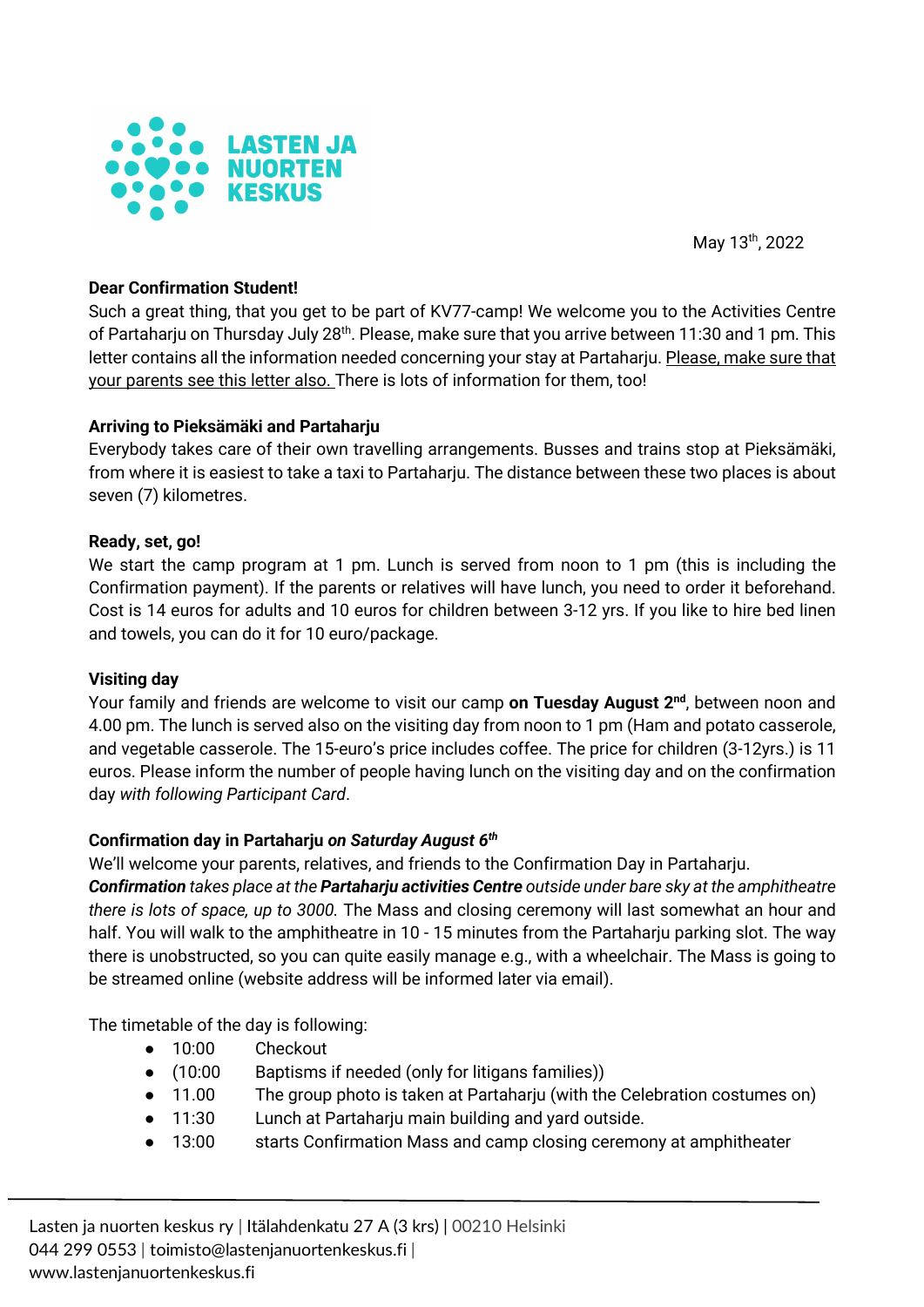Please notice that the lunch is served (15 /11 euros) also for your guests to enjoy (pike-perch soup). *Please let Partaharju staff know the amount of the guests and their food allergies and diets with a Participant Card.*

**At the Confirmation, you'll wear a white dress, an alb.** It reminds us of the white baptism dress, which we wore when baptised. The Alb is long, nearly to your ankles. It is also made from thin fabric. Knowing this, it would be a good idea to try to wear some sober colours under the alb. Please, choose the socks and shoes you're planning to wear carefully too. (High heels are not a very good option for walking on the sand road to the amphitheatre.)

When planning your baptism, your parents asked godparents to be the Christian guides for you. Your baptism goes together with your confirmation. In baptism your parents brought you before God and the pastor blessed you. Your confirmation has many similar elements to that. You can stand before God yourself, say the Creed and take a blessing. The blessing means that we pray for God's mercy, love, and kindness to your life now and in the future. Please ask one godparent or relative to bless you at the Confirmation together with the teachers.

# **The group photo's**

A Photographer will take a group photo of our camp members on the morning of the Confirmation Day in Partaharju. *You may claim the picture before and after confirmation in Partaharju for the price of 25 euros.* If you wish to have a picture from your YCV (Young Confirmed/Church Volunteer) ("biggies") or small group too, the prize is 30 euros, all three pictures are 35 euros. (The photographer can also take some portraits of you. She'll make a popup studio at Partaharju, and photos are taken after Mass. Filming and one file 60 euros and additional photo 20 euros. Registration beforehand katrievauhkonen@gmail.com or +358504009575.). You can pay with cash or card.

# **Our camp life**

I enclose a list of things that make your life at the camp easier (the last page of the Participant Card). Please consider what else you might need, of course the list is somewhat general. The most important things you'll need that are connected to the confirmation training are the Bible, the *New International version,* /**Good News Bible** or **Finnish Bible year 1992** (or some other language you prefer), a pen and a notebook. Please, remember to take with you the "Participant Card" and the paper that'll testify that you've taken part in your parish life during your confirmation training. Please answer within a week to following query of teaching language and Confie-book language **https://urly.fi/2BTA**

We spend a lot of our time outdoors doing different activities or just hanging out. Partaharju gives us a great setting for example playing football (soccer), Frisbee-golf etc. Comfortable and proper shoes (f. ex. trainers) and some rainwear can be good to take with. You can bring your mobile or tablet and your instrument with you. However, you cannot use them always during a shared program and notice that **your own things are your responsibility at camp. We don't have locked cupboards for you**. Please remember rules on the internet, especially sending photos into different programs. Some campers will not give permission to use their photos. In Partaharju, there are free wifi.



Lasten ja nuorten keskus ry | Itälahdenkatu 27 A (3 krs) | 00210 Helsinki 044 299 0553 | toimisto@lastenjanuortenkeskus.fi | www.lastenjanuortenkeskus.fi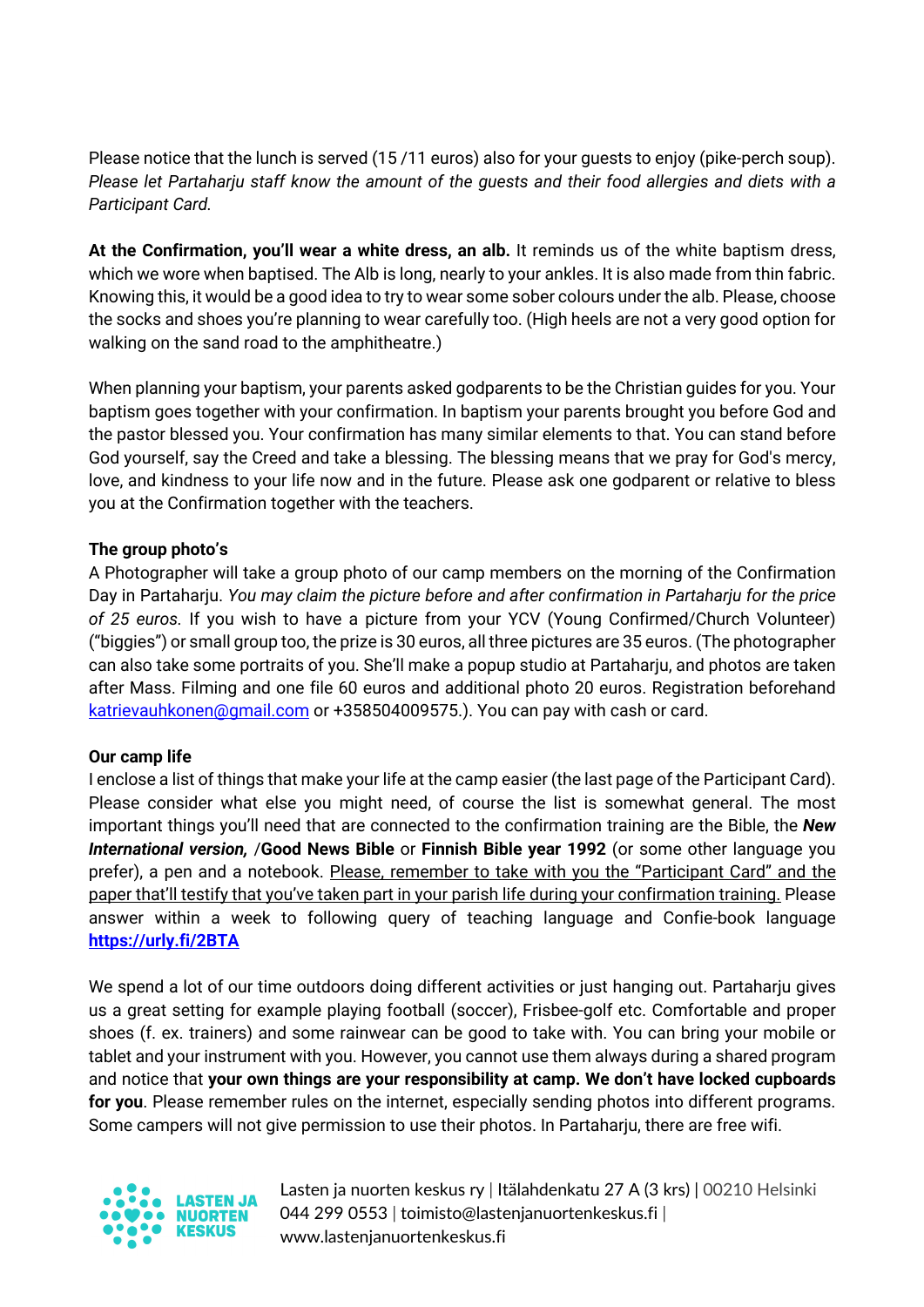

Alcohol and intoxicants are strictly forbidden. Buying cigarettes is forbidden in Finland when you're less than 18 years old, so our camp is smoke free. Also snuff and electronic cigarettes are forbidden. If you know that it will be difficult for you to be without smoking, please contact me and your parents beforehand and discuss how you will deal with the issue during the camp (e.g., take care of starting nicotine replacement therapy in time before the camp). Energy Drinks are also not allowed.

# **Allergies, diets, and medicine**

Please let Partaharju staff know about your food allergies and diets Fulfil this form latest 30.6.2022 **https://urly.fi/2BTE** Your allergies, illnesses and medications are asked for in the Participant Card. Please, write them down carefully. We collect the forms when you arrive at the camp. All the information given by you is confidential.

Make sure that you've got your personal medication (also painkillers and allergy medicine) with you. In case you'd need to visit Pieksämäki health clinic, please take your health insurance card (SII card, "sairausvakuutuskortti") with you. If you live in an EU-area, it's good to have your European Health Insurance Card, EHIC with you. We've insured you in case of accidents at the camp.

# **Post**

Your family and friends can send you 'snail mail' to:

Name of the camp member /Kv77 Partaharjukeskus Partaharjuntie 361 76280 Pieksämäki FINLAND

# **Reppukahvio**

Sweets, ice cream, soft drinks, postcards, stamps, song books etc. are available in Partaharju Reppukahvio. They accept both cash and cards.

# **Our Camp**

The teachers of the camp with me are Rev Kaisa Kahra, theology students Venla Raukola, Topi Rautiainen and Mio Kivelä, music teachers Marko Varonen and Ilona Vehmas and the ancillary teachers Kasper Karapää, Pihla Antila and Viivi Paavonperä. There are also 13 "biggies" YCV (Young Confirmed/Church Volunteer) ("isonen"). And there will be 75 Confirmation Students taking part. One of the greatest things about our camp is that you guys come from all over the world!

# **Homework's**

*Some of you haven't returned all the homeworks given. Do your homeworks into the Moodle as soon as possible, latest July 17th. If you have problems with it, email me right away (elise.kytta@lastenjanuortenkeskus.fi)!*